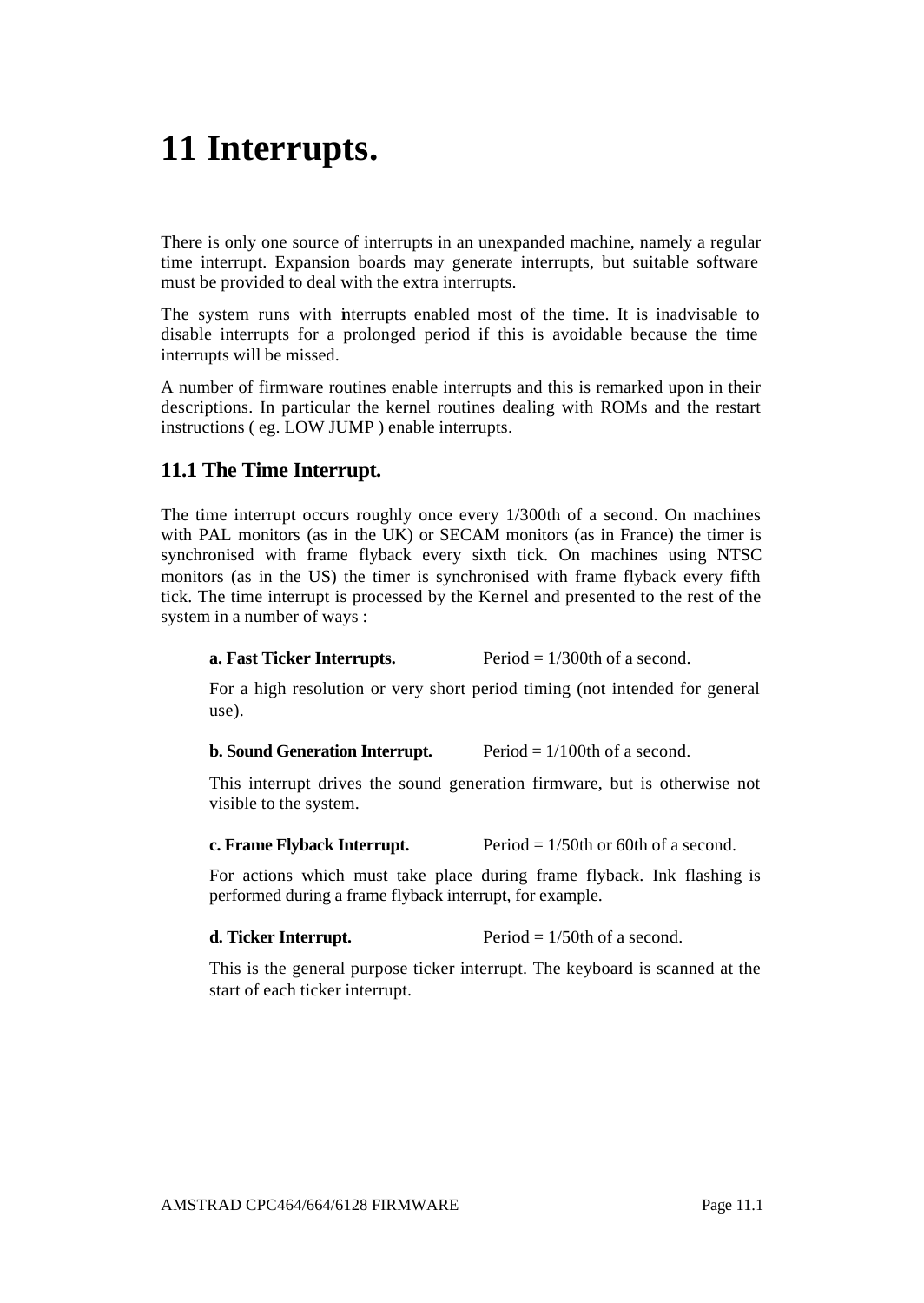# **e. System Clock.**

There is a timer that counts fast ticks ie. 1/300ths of a second. This can be used to measure elapsed time without setting up a relatively expensive fast tick event. The timer is read by calling KL TIME PLEASE and may be set by calling KL TIME SET.

# **11.2 External Interrupts.**

The Z80 is run in interrupt mode 1. Which is to say that all interrupts cause an RST 7 to be executed by the processor. The interrupt handling code in the Kernel can distinguish between the time interrupt and an external interrupt. It does this by reenabling interrupts inside the interrupt routine. If the interrupt repeats then it is assumed to be an external interrupt, otherwise it is taken to be a time interrupt. Note that this requires that the source of external interrupts should not clear the interrupt condition until the software resets it. Unless special action is taken in hardware, Z80 peripheral chips will not obey this requirement. In such cases the recommended course of action is described in Appendix XIII.

Before an external interrupt is enabled its interrupt handler must be 'installed'. This is done by copying the 5 bytes at address #003B to a new location and replacing them by suitable code (probably including a jump). When the Kernel detects an external interrupt it calls address #003B in RAM to process the interrupt.

Entry:

No conditions.

Exit:

AF, BC, DE and HL corrupt. All other registers preserved.

Notes:

Interrupts are disabled and must remain disabled. The lower ROM is disabled. The upper ROM select and state are indeterminate. The alternate register set must not be touched.

The interrupt routine must establish whether it can deal with the interrupt, and if so it must at least clear it. If the interrupt is not the responsibility of the routine then it should jump to the copy of the bytes taken from location #003B which may be competent to deal with the interrupt. This requires the code patched at location #003B to be position independent in case a second external interrupt handler is installed. The code put at #003B at EMS is position independent - it merely returns.

Note that interrupt handling code must be in RAM somewhere between #0040 and #BFFF. Interrupt handlers should be as short as possible. If an interrupt requires a lot of processing beyond that required to clear it, then the interrupt should kick an event to do the work outside the interrupt path.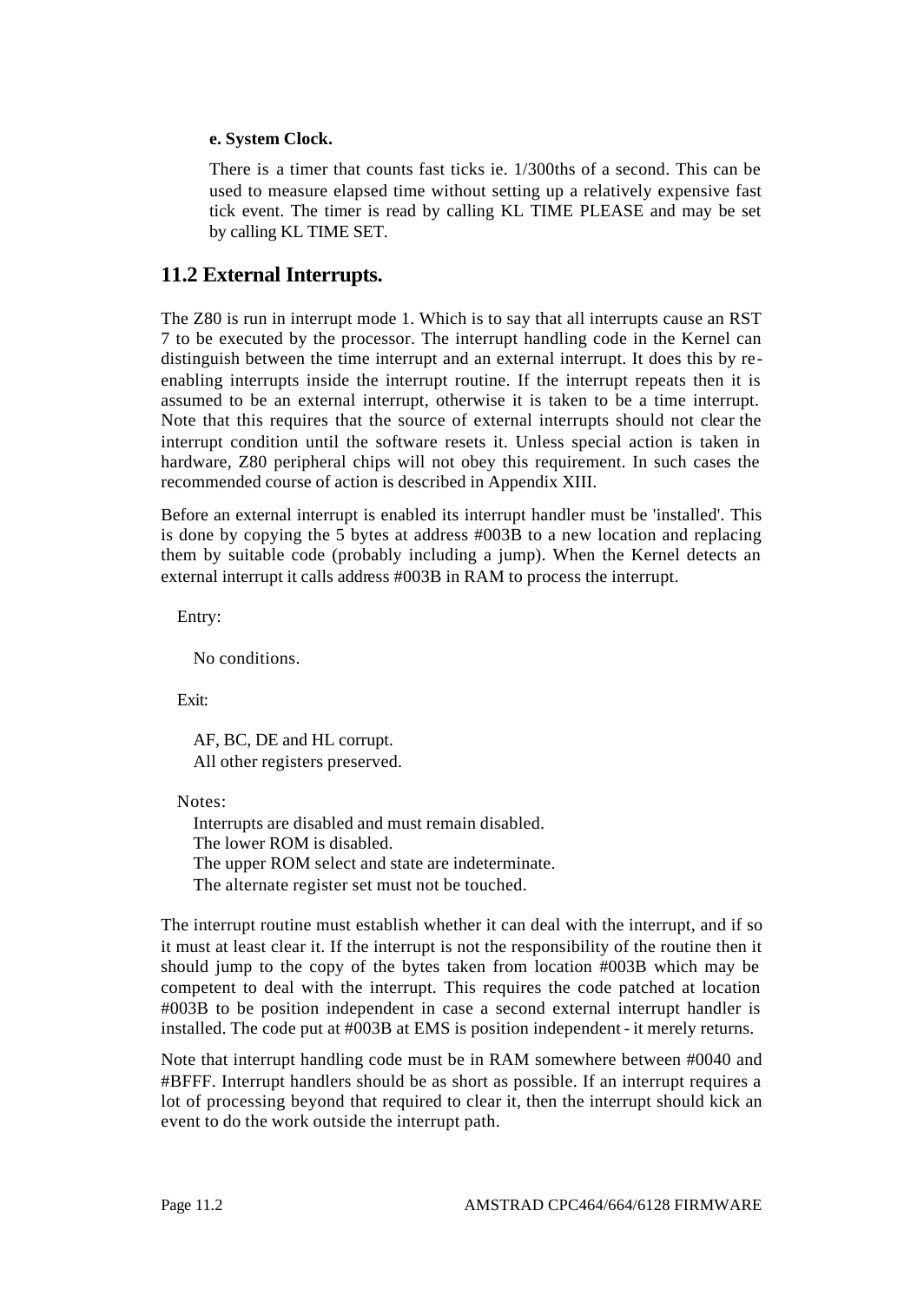# **11.3 Nonmaskable Interrupts.**

There is no provision for handling a nonmaskable interrupt (NMI) in the firmware (despite the fact that NMI is available on the external bus connector). Various firmware routines (notably those connected with driving the Centronics port, the PPI to access the sound chip and keyboard, and the cassette) will have timing constraints violated if NMIs occur whilst they are active. It is recommended that NMI should not be used.

# **11.4 Interrupts and Events.**

As a general rule hardware interrupts should be transformed into their software equivalents, 'events', as soon as possible. The handling of events is more flexible than the handling of hardware interrupts – for example there are no restrictions on where event routines may reside, or on interrupt enabling.

Events are described by an event block. This block contains the event class, the event count and an event routine address. When an event occurs the event block is 'kicked' and the Kernel arranges for the event routine to be called once for each kick (the number of kicks outstanding is kept in the event block). The event routine is not necessarily called immediately. When the event routine is actually run depends on the event class as follows:

# **a. Express Asynchronous Events.**

This is an unusual class of event. The even routine is called immediately during interrupt processing. The routine must be accessible by the interrupt code, it may not enable interrupts, corrupt the IX and IY registers or use the alternate register set. The routine should be as short as possible.

#### **b. Normal Asynchronous Events.**

This is the most flexible sort of event. When the event is kicked the event routine is not called, but the event block is placed on the interrupt event pending queue.

Once the current interrupt has been processed, just before the Kernel returns from the interrupt path, any events on the interrupt event pending queue are processed. While the events are being processed the system is running with interrupts enabled and may be regarded as no longer being in the interrupt path. It is using its own stack rather than the main system stack. This private stack is 128 bytes long.

The asynchronous event routine is, therefore, called shortly after the event is kicked and is not restricted in what it may do or where it may be located. The event routine may take as long to run as is needed. Any further kicks received during the time that the event routine is running will be added to the event count and will be processed before returning to the interrupt program.